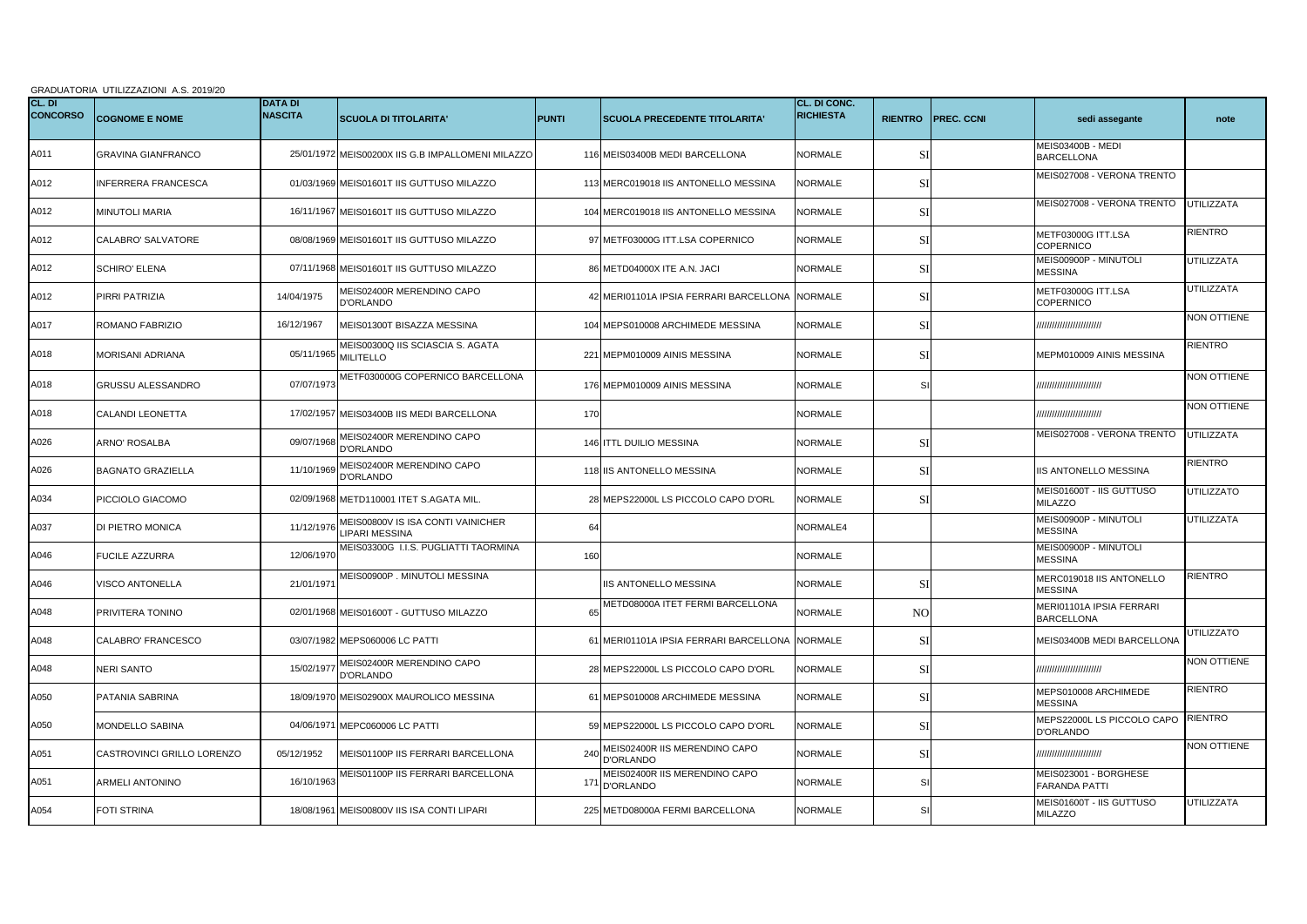| A054                    | <b>ALPINO GIOSINA</b>      | 10/10/1971 | MEIS001004 IS MISTRETTA                     |     | METD110001 T. DI LAMPEDUSA S. AGATA<br>DI MILITELLO | <b>NORMALE</b>  | S.           | ,,,,,,,,,,,,,,,,,,,,,,,,                         | NON OTTIENE       |
|-------------------------|----------------------------|------------|---------------------------------------------|-----|-----------------------------------------------------|-----------------|--------------|--------------------------------------------------|-------------------|
| AA24                    | <b>CIUFFREDA MICHELINA</b> | 24/05/1965 | MEIS01300A BISAZZA MESSINA                  | 169 | METD05000E IIS L. DA VINCI MILAZZO                  | <b>NORMALE</b>  |              | MEIS03400B - MEDI<br><b>BARCELLONA</b>           | <b>UTILIZZATA</b> |
| AB24                    | <b>TASSONE ANTONINO</b>    |            | 13/09/1973 METD04000X ITE A.N. JACI         |     | 88 IIS ANTONELLO MESSINA                            | <b>NORMALE</b>  |              | MERC019018 IIS ANTONELLO<br><b>MESSINA</b>       |                   |
| AD24                    | <b>MAIO CARMELO</b>        |            | 28/06/1966 MEPS22000L LS PICCOLO CAPO D'ORL |     | 192 MEPS03401T MEDI BARCELLONA                      | <b>NORMALE</b>  | $\mathbf{C}$ | ,,,,,,,,,,,,,,,,,,,,,,,,                         | NON OTTIENE       |
| A047<br><b>SOSTEGNO</b> | <b>ZANELLI MILENA</b>      |            | 16/11/1971 MEPS010008 ARCHIMEDE MESSINA     | 197 | METH01000T DUILIO MESSINA                           | <b>SOSTEGNO</b> | S1           | METD04000X - I.T JACI MESSINA UTILIZZATA         |                   |
| A050<br><b>SOSTEGNO</b> | <b>TRASSARI NINFA</b>      |            | 06/02/1968 MEPC060006 LC PATTL              |     | 132 MEPS22000L LS PICCOLO CAPO D'ORL                | <b>SOSTEGNO</b> | $\mathbf{C}$ | MEPS22000L LS PICCOLO CAPO<br><b>D'ORL</b>       | <b>RIENTRO</b>    |
| A046<br><b>SOSTEGNO</b> | <b>PARADISO ROSA</b>       |            | 23/05/1971 MEIS01600T - GUTTUSO MILAZZO     | 121 | MEIS00300Q IIS SCAISCIA SANT'AGATA                  | <b>SOSTEGNO</b> | C1           | MEIS00300Q IIS SCAISCIA<br><b>SANT'AGATA MIL</b> | <b>RIENTRO</b>    |
| A048<br><b>SOSTEGNO</b> | <b>MASSARA CATERINA</b>    |            | 24/12/1969 MEIS00900P, MINUTOLI MESSINA     |     | MEIS02400R IIS MERENDINO CAPO<br><b>D'ORLANDO</b>   | <b>SOSTEGNO</b> | C1           | MEIS02400R IIS MERENDINO<br>CAPO D'ORLANDO       | <b>RIENTRO</b>    |
| $D = 1$                 |                            |            |                                             |     |                                                     |                 |              |                                                  |                   |

Pagina 1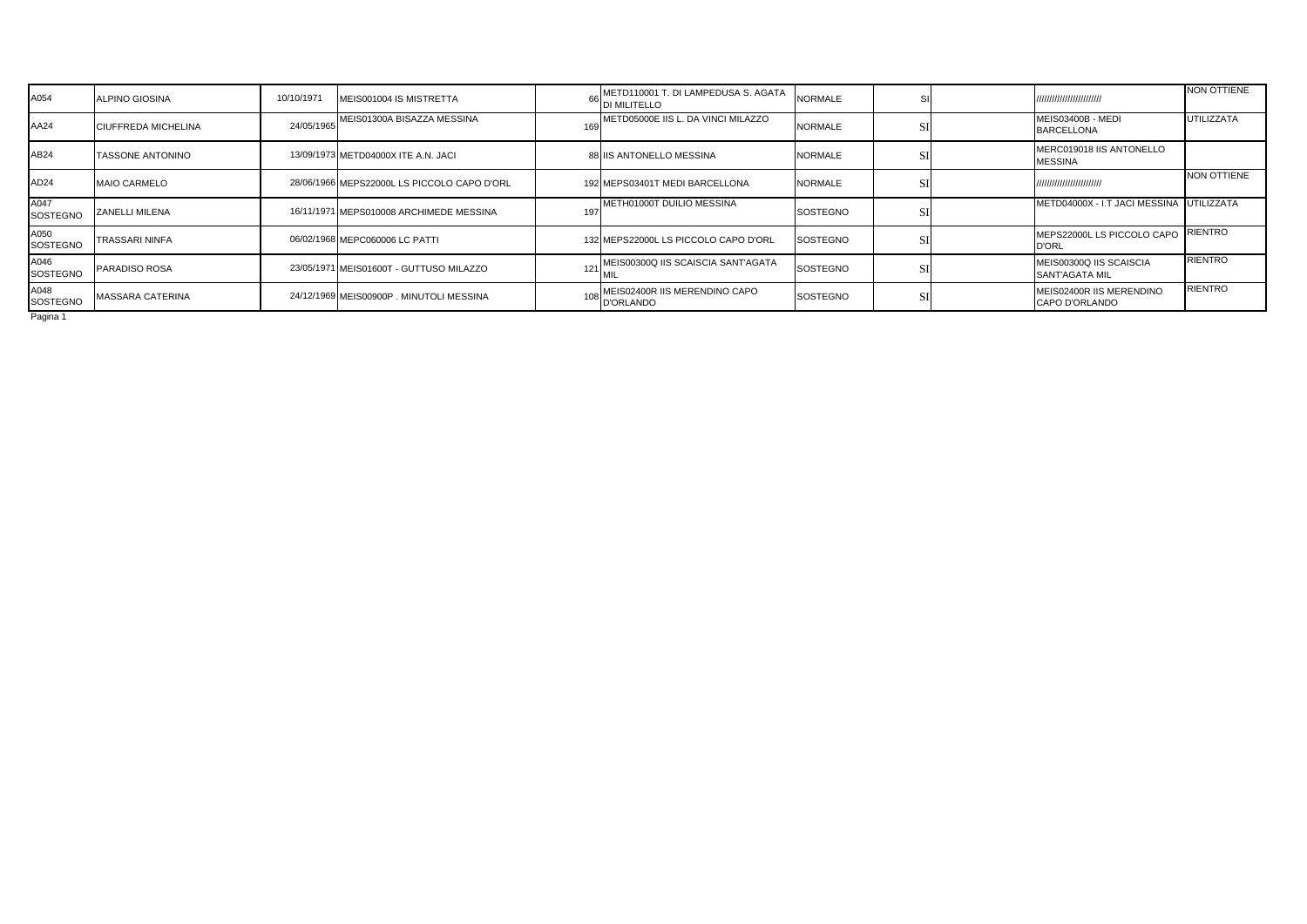## GRADUATORIA DOCENTI RICHIEDENTI UTILIZZAZIONE SUI POSTI DI SOSTEGNO 2019/20

| CL. DI CONC.<br><b>RICHIESTA</b> | <b>COGNOME E NOME</b>   | <b>DATA DI</b><br><b>NASCITA</b> | <b>CL. DI CONCORSO</b> | <b>SCUOLA DI TITOLARITA'</b>                                  | <b>IPUNTI</b> | <b>PREC. CCNI</b> | sedi assegante                                            | note                                 |
|----------------------------------|-------------------------|----------------------------------|------------------------|---------------------------------------------------------------|---------------|-------------------|-----------------------------------------------------------|--------------------------------------|
| <b>SOSTEGNO</b>                  | CAMELIA GISELLA         | 23/08/1956 A034                  |                        | METD04000X ITET AM JACI                                       | 290           |                   | ///////////////////////////                               | DOCENTE SFORNITA DI<br><b>TITOLO</b> |
| <b>SOSTEGNO</b>                  | <b>GAMBARDELLA ROSA</b> | 30/03/1963 A045                  |                        | MEIS03300G IIS PUGLIATTI TAORMINA                             | 270           |                   | MEIS00900P IS MINUTOLI MESSINA                            |                                      |
| SOSTEGNO                         | PELLICO FRANCESCO       | 05/12/1963 A046                  |                        | MEIS03200Q - ISTITUTO SUPERIORE CAMINITI-<br><b>TRIMARCHI</b> | 249           |                   | MEIS00900P IS MINUTOLI MESSINA                            |                                      |
| SOSTEGNO                         | <b>FERLITO FERNANDA</b> | 27/11/1973 A047                  |                        | MEIS00900P IS MINUTOLI MESSINA                                | 240           |                   | MEIS027008 IIS V. TRENTO MESSINA                          |                                      |
| <b>SOSTEGNO</b>                  | CIRAULO ROSALBA         | 04/07/1973 A011                  |                        | MEIS03400B MEDI BARCELLONA                                    | 220           | $***$             | MEIS01100P - IS FERRARI<br><b>BARCELLONA P.G.</b>         |                                      |
| <b>SOSTEGNO</b>                  | CALZAVARA ALESSANDRO    | 29/12/1973 A019                  |                        | MEIS03200Q - ISTITUTO SUPERIORE CAMINITI-<br>TRIMARCHI        | 207           | $***$             | MEIS03100X - IS LC LA FARINA BASILE<br><b>MESSINA</b>     |                                      |
| SOSTEGNO                         | <b>CECCIO DANIELA</b>   | 08/10/1972 A050                  |                        | MEPM010009 IIS AINIS MESSINA                                  | 202           |                   | MEIS027008 IIS V. TRENTO MESSINA                          |                                      |
| <b>SOSTEGNO</b>                  | <b>MICELI DANILA</b>    | 25/06/1965 A050                  |                        | MEIS00900P IIS MINUTOLI MESSINA                               | 200           |                   | MEIS03100X - IS LC LA FARINA BASILE<br><b>MESSINA</b>     |                                      |
| <b>SOSTEGNO</b>                  | MELITO MARIA ROSARIA    | 01/12/1968 A050                  |                        | MEIS00900P - I.S.MINUTOLI MESSINA                             | 198           |                   | MEIS03100X - IS LC LA FARINA BASILE<br><b>MESSINA</b>     |                                      |
| <b>SOSTEGNO</b>                  | <b>MONFORTE ROSA</b>    | 20/11/1958 A050                  |                        | LICEO VITT EMANUELE III PATTI                                 | 195           | $**$              | MEIS03400B - IS LICEO SCIENTIFICO<br>MEDI BARCELLONA P.G. |                                      |
| <b>SOSTEGNO</b>                  | MARINO ROSARIA          | 19/10/1955 AB24                  |                        | MEIS02400R MERENDINO CAPO D'ORLANDO                           | 184           | $***$             | MEIS02400R MERENDINO CAPO<br><b>D'ORLANDO</b>             |                                      |
| <b>SOSTEGNO</b>                  | CELESTI ANTONELLA       | 19/05/1973 A050                  |                        | MEIS03200Q - ISTITUTO SUPERIORE CAMINITI-<br><b>TRIMARCHI</b> | 179           |                   | MEIS027008 IIS V. TRENTO MESSINA                          |                                      |
| <b>SOSTEGNO</b>                  | <b>GIUNTA CATERINA</b>  | 11/02/1972 A013                  |                        | LICEO VITT EMANUELE III PATTI                                 | 164           |                   | METF020001 - ITT MAJORANA MILAZZO                         |                                      |
| <b>SOSTEGNO</b>                  | PAGANO IMMACOLATA       | 04/07/1973 A045                  |                        | IS ISA CONTI ELLER VAINICHER LIPARI                           | 161           | $***$             | MEIS01100P - IS FERRARI<br><b>BARCELLONA P.G.</b>         |                                      |
| <b>SOSTEGNO</b>                  | ARTALE LUIGI            | 16/07/1969 A045                  |                        | METD0110001 ITET T. DI LAMPEDUSA S.<br>AGATA MILITELLO        | 152           | $***$             | MEIS001004 - IIS MANZONI MISTRETTA                        |                                      |
| <b>SOSTEGNO</b>                  | <b>MARINARO DANIELA</b> | 19/10/1977 A050                  |                        | MEIS00900P IIS MINUTOLI MESSINA                               | 148           |                   | MEIS019009 IIS ANTONELLO - MESSINA                        |                                      |
| <b>SOSTEGNO</b>                  | TERRANOVA RINO CALOGERO | 22/11/1968 A048                  |                        | MEIS019009 IIS ANTONELLO - MESSINA                            | 142           | $***$             | MEIS019009 IIS ANTONELLO - MESSINA                        |                                      |
| <b>SOSTEGNO</b>                  | PALLONE MAURIZIO        | 09/05/1966 AB24                  |                        | MEPS03000D SEGUENZA MESSINA                                   | 142           |                   | MEIS019009 IIS ANTONELLO - MESSINA                        |                                      |
| <b>SOSTEGNO</b>                  | CRISAFULLI SALVATORE    | 23/12/1966 A050                  |                        | MEIS03200Q - ISTITUTO SUPERIORE CAMINITI-<br><b>TRIMARCHI</b> | 130           |                   | MEIS019009 IIS ANTONELLO - MESSINA                        |                                      |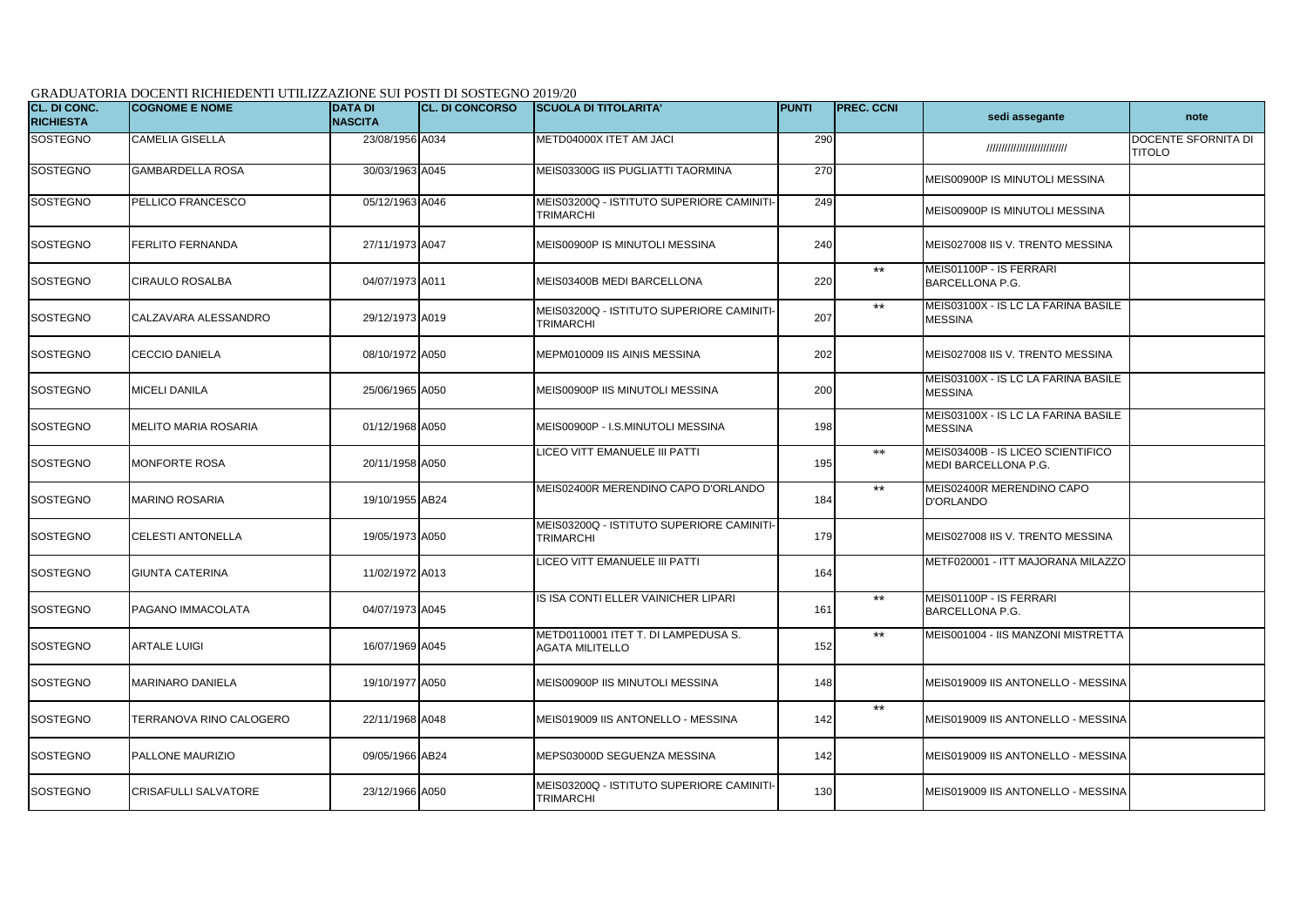| SOSTEGNO | <b>CURCIO ALESSANDRA</b>   | 17/05/1975 A027 | MEIS03200Q - ISTITUTO SUPERIORE CAMINITI-<br>TRIMARCHI | 126 | $\ast\ast$   | MEIS03100X - IS LC LA FARINA BASILE<br><b>MESSINA</b>       |                    |
|----------|----------------------------|-----------------|--------------------------------------------------------|-----|--------------|-------------------------------------------------------------|--------------------|
| SOSTEGNO | <b>INCOGNITO CARMELINA</b> | 12/08/1976 A048 | MEIS001004 IIS MANZONI MISTRETTA                       | 120 | $***$        | MEIS02400R MERENDINO CAPO<br><b>D'ORLANDO</b>               |                    |
| SOSTEGNO | LO FARO GUGLIELMO          | 17/12/1972 A021 | MEIS03300G IIS PUGLIATTI TAORMINA                      | 125 |              | MEPM010009 - LICEO STATALE E.<br>AINIS MESSINA              |                    |
| SOSTEGNO | <b>GORGONE DORIANA</b>     | 23/06/1971 A045 | MEIS02400R ITC CAPO D'ORLANDO<br>MERENDINO             | 110 | $\ast\ast$   | METD110001 - ITET G. TOMMASI<br>LAMPEDUSA S. AGATA          |                    |
| SOSTEGNO | <b>BERTE' FRANCESCO</b>    | 23/03/1983 A048 | MEIS03200Q - ISTITUTO SUPERIORE CAMINITI-<br>TRIMARCHI | 110 |              | MEIS01600T IIS RENATO GUTTUSO<br><b>MILAZZO</b>             |                    |
| SOSTEGNO | <b>FIRMANO' SIMONA</b>     | 28/06/1970 A026 | MEIS01600T IIS RENATO GUTTUSO                          | 100 |              | METD05000E - ITET L. DA VINCI<br><b>MILAZZO</b>             |                    |
| SOSTEGNO | <b>CODAGNONE MAURIZIO</b>  | 30/11/1966 A046 | MEIS027008 IIS V. TRENTO MESSINA                       | 93  |              | MEIS027008 IIS V. TRENTO MESSINA                            |                    |
| SOSTEGNO | <b>COPPOLINO ROSA</b>      | 16/07/1973 A031 | MEIS02400R MERENDINO CAPO D'ORLANDO                    | 97  |              | MEIS019009 IIS ANTONELLO - MESSINA                          |                    |
| SOSTEGNO | D'ARRIGO ALESSIA           | 09/01/1980 A031 | MEIS019009 IIS ANTONELLO - MESSINA                     | 97  | **           | MEIS019009 IIS ANTONELLO - MESSINA                          |                    |
| SOSTEGNO | CARATOZZOLO GIORGIO        | 18/05/1964 A041 | MEIS027008 IIS V. TRENTO MESSINA                       | 95  | $\star\star$ | /////////////////////                                       | <b>NON OTTIENE</b> |
| SOSTEGNO | LA FAUCI IRENE             | 03/10/1974 AB24 | METF020001 ITET MAJORANA MILAZZO                       | 92  |              | MEIS019009 IIS ANTONELLO - MESSINA                          |                    |
| SOSTEGNO | CASTROVINCI SONIA          | 19/10/1971 AC24 | MEIS023001 IIS BORGHESE FARANDA PATTI                  | 88  |              | METF040006 - ITI TORRICELLI S.<br><b>AGATA DI MILITELLO</b> |                    |
| SOSTEGNO | POLLINO GRAZIELLA          | 20/05/1976 A026 | MEIS003OOQ IIS SCIASCIA SANT'AGATA MIL.                | 75  | $\ast\ast$   | MEPM010009 - LICEO STATALE E.<br>AINIS MESSINA              |                    |
| SOSTEGNO | LIOTTA CLAUDIA             | 15/09/1972 A034 | MEIS027008 IIS V. TRENTO MESSINA                       | 73  |              | MEIS00900P IS MINUTOLI MESSINA                              |                    |
| SOSTEGNO | CALIO' GAETANA ANTONELLA   | 18/02/1969 A045 | MEIS03200Q - ISTITUTO SUPERIORE CAMINITI<br>TRIMARCHI  | 68  | $**$         | MEIS02400R MERENDINO CAPO<br><b>D'ORLANDO</b>               |                    |
| SOSTEGNO | <b>CONTE NICOLA</b>        | 18/11/1970 A037 | IIS PUGLIATTI TAORMINA                                 | 67  |              | METF020001 - ITT MAJORANA MILAZZO                           |                    |
| SOSTEGNO | <b>ALLIA DANIELA</b>       | 02/12/1974 A012 | MEIS02400R ITC CAPO D'ORLANDO<br><b>MERENDINO</b>      | 64  |              | //////////////////////                                      | <b>NON OTTIENE</b> |
| SOSTEGNO | INGRASSIA FRANCESCA        | 14/11/1973 A050 | MEIS00300Q IIS SCIASCIA S. AGATA<br><b>MILITELLO</b>   | 54  |              | MEIS02400R MERENDINO CAPO<br><b>D'ORLANDO</b>               |                    |
| SOSTEGNO | <b>BERTUCCIO CLARA</b>     | 13/01/1983 A050 | <b>IIS PUGLIATTI TAORMINA</b>                          | 25  |              | MEIS03100X - IS LC LA FARINA BASILE<br><b>MESSINA</b>       |                    |
|          |                            |                 |                                                        |     |              |                                                             |                    |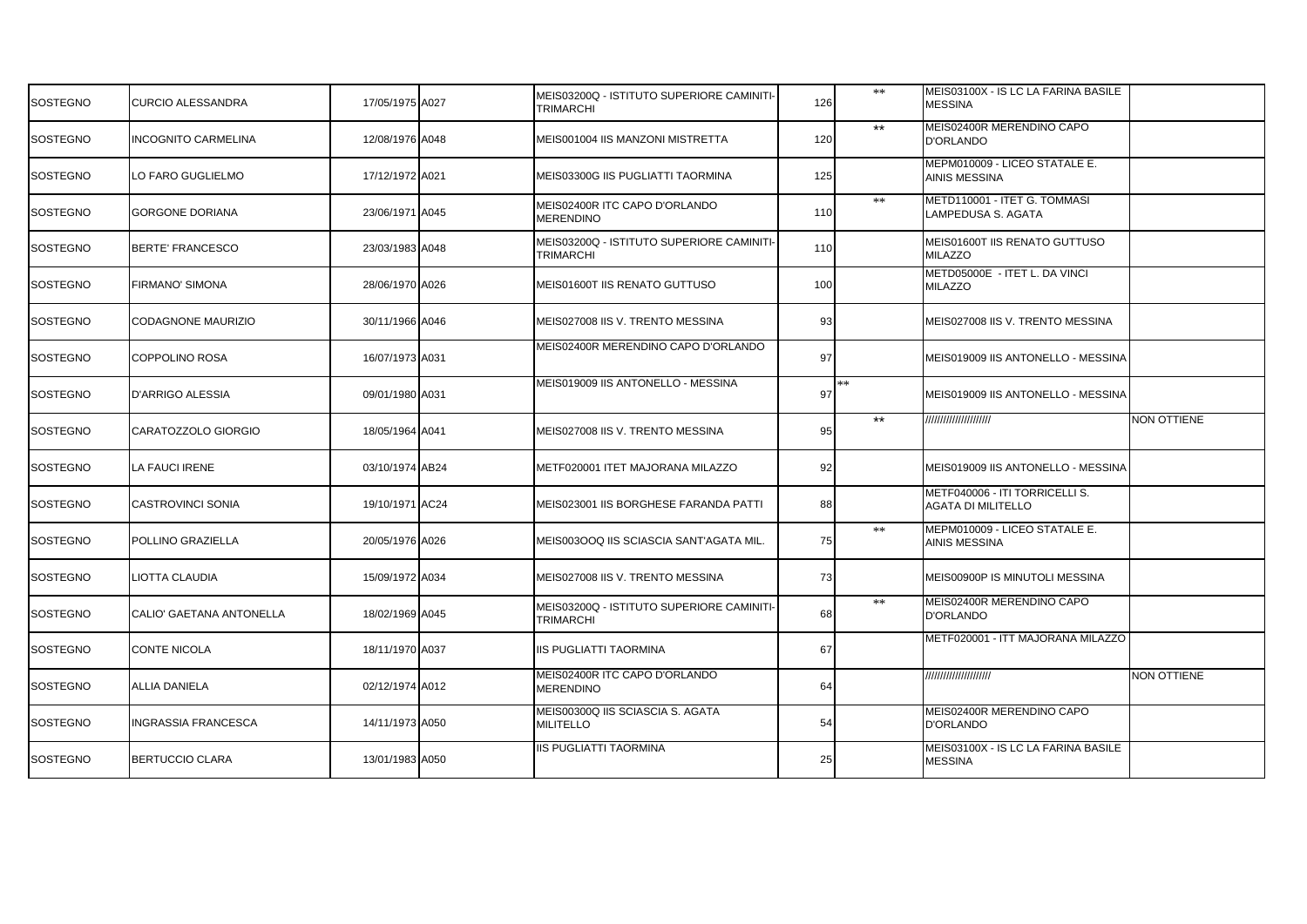GRADUATORIA DEFINITIVA UTILIZZAZIONI DOCENTI TITOLARI SU CLASSI DI CONCORSO IN ESUBERO INTERPROVINCIALE

A.S. 2019/20

| <b>CL. DI CONCORSO</b> | <b>COGNOME E NOME</b>            | <b>DATA DI</b><br><b>NASCITA</b> | <b>SCUOLA DI TITOLARITA'</b>                          | <b>PUNTICL, DI CONC. RICHIESTA</b> | CL CONC.<br><b>ESUBERO</b> | PREC.<br><b>CCNI</b> | sedi assegante                               | note               |
|------------------------|----------------------------------|----------------------------------|-------------------------------------------------------|------------------------------------|----------------------------|----------------------|----------------------------------------------|--------------------|
| A034                   | <b>MOSCHELLA VITTORIO</b>        |                                  | 29/12/1974 CTIS01200Q IS RAPISARDI PATERNO' (CATANIA) | 52 NORMALE                         |                            |                      | //////////////////////                       | NON OTTIENE        |
| B015                   | <b>BONFIGLIO ANTONIO</b>         |                                  | 08/06/1971 PAIS02400E - E MEDI PALERMO                | 57 NORMALE                         |                            |                      | //////////////////////                       | <b>NO ESUBERO</b>  |
| A046 SOSTEGNO          | PEDULLA' GIUSEPPE                |                                  | 06/05/1970 TRSI00200A IIS ART, ORVIETO                | 24 NORMALE                         |                            |                      | MEIS03300G - PUGLIATTI<br><b>TAORMINA</b>    |                    |
| A046                   | <b>PULVINO GIOVANNI</b>          |                                  | 18/07/1959 PAIS018007 IIS PETRALIA SOTTANA PALERMO    | 146 NORMALE                        |                            |                      | METD110001 - TOMASI DI<br>LAMPEDUSA S. AGATA |                    |
| A046                   | <b>PULVINO ANTONINO GIUSEPPE</b> |                                  | 18/07/1959 CTIS04800E - LS ETTORE MAJORANA SCORDIA    | 126 NORMALE                        |                            |                      | //////////////////////                       | NON OTTIENE        |
| A046                   | <b>FERRALORO ANTONINO</b>        |                                  | 10/03/1961 RMRH07000D VINCENZO GIOBERTI               | 104 NORMALE                        |                            |                      | <b>ESECUZIONE</b><br>ORDINANZA/SENTENZA      |                    |
| A046                   | <b>PERRICONE MAURO</b>           |                                  | 16/08/1961 PATD050008 STURZO BAGHERIA PALERMO         | 80 NORMALE                         |                            |                      | //////////////////////                       | <b>NON OTTIENE</b> |
| A046                   | <b>FOTI RODRIGO</b>              |                                  | 10/09/1967 BGIS004008 ARCHIMEDE                       | 47 NORMALE                         |                            |                      | //////////////////////                       | NON OTTIENE        |
| A046                   | DOMINICI MARIA                   |                                  | 18/11/1970 LOIS00200V IIS SANT'ANGELO LODIGIANO       | 44 NORMALE                         |                            |                      | MEIS001004 - IS MANZONI<br><b>MISTRETTA</b>  |                    |
| A046                   | RASCONA' ANTONELLA               |                                  | 15/12/1967 VITF010009 ITI GALILEO GALILEI             | 36 NORMALE                         |                            |                      | /////////////////////                        | <b>NO ESUBERO</b>  |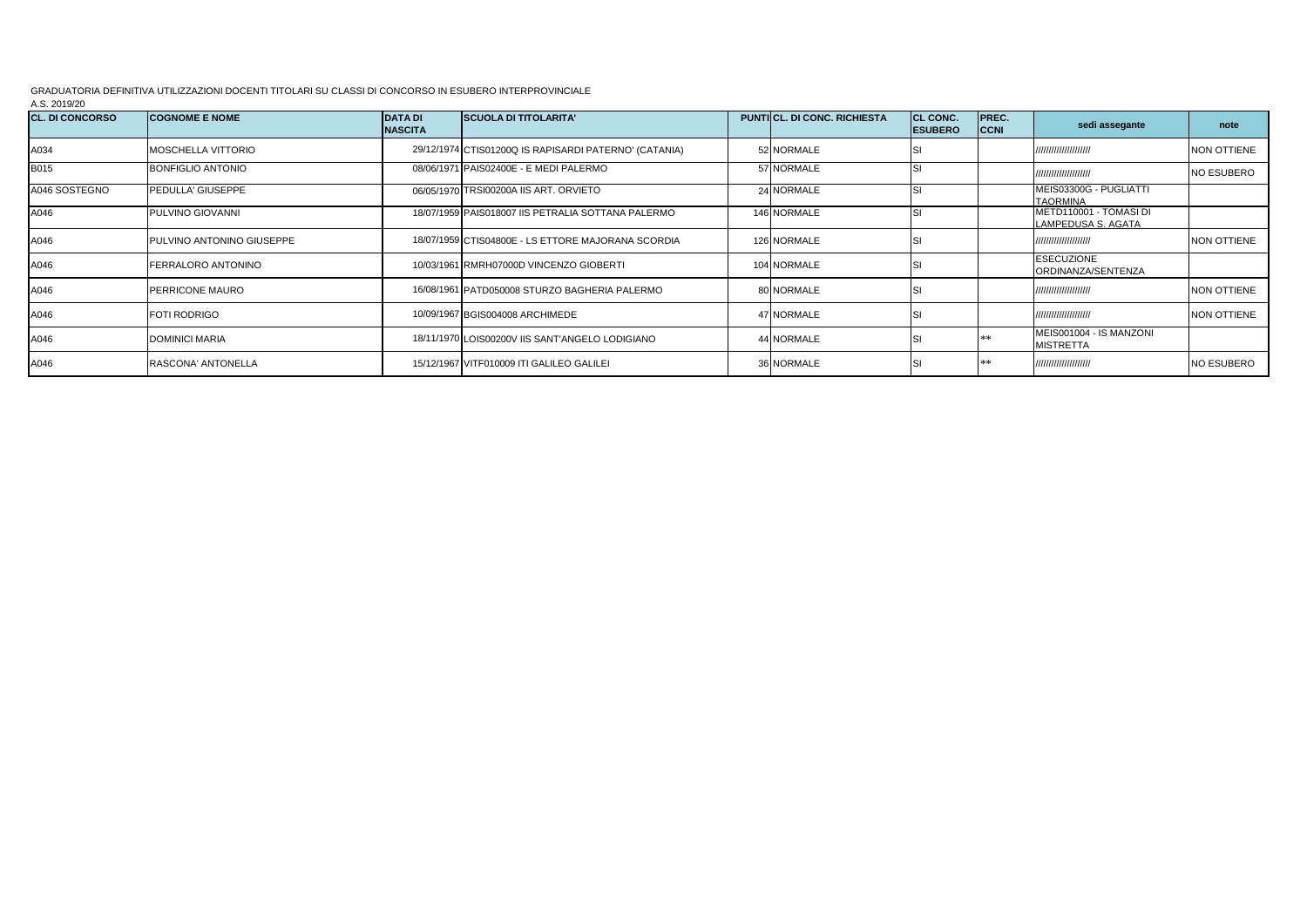## GRADUATORIA DEFINITIVA DOCENTI ART. 2 CO. 3 CCNI

A.S. 2019/20

| <b>CL. DI CONCORSO</b> | <b>COGNOME E NOME</b>        | DATA DI NASC SCUOLA DI TITOLARITA' | <b>PUNTI</b> | <b>CL. DI CONC. RICHIESTA</b> | PREC.     | sedi assegante                                          | note |
|------------------------|------------------------------|------------------------------------|--------------|-------------------------------|-----------|---------------------------------------------------------|------|
| A002                   | LIIRO' PELUSO ANTONELLA      | 23/08/1975 ART. 2 CO. 3 CCNI       |              | 195 NORMALE                   |           | MEIS03100X - IIS LA FARINA BASILE<br><b>MESSINA</b>     |      |
| A005                   | LISITANO NATALIA             | 11/06/1967 ART. 2 CO. 3 CCNI       |              | 129 NORMALE                   |           | MEIS03100X - IIS LA FARINA BASILE<br><b>MESSINA</b>     |      |
| A018                   | <b>BILLE' FRANCESCA</b>      | 26/06/1969 ART, 2 CO, 3 CCNI       |              | 86 NORMALE                    |           | METF03000G - ITTLSSA N.<br>COPERNICO BARCELLONA         |      |
| A018                   | RAVIDA' ANDREA               | 29/04/1968 ART, 2 CO, 3 CCNI       |              | 0 NORMALE                     |           | MEIS00300Q - IS SCIASCI S. AGATA DI<br><b>MILITELLO</b> |      |
| A029                   | SIRAGUSA LUCIA               | 09/03/1972 ART, 2 CO, 3 CCNI       |              | 39 NORMALE                    |           | MEIS03400B - IIS MEDI BARCELLONA<br>P.G.                |      |
| A046                   | <b>VENUTO GRAZIELLA</b>      | 03/04/1967 ART. 2 CO. 3 CCNI       |              | 196 NORMALE/SOSTEGNO          | **        | MEIS019009 - IIS ANTONELLO<br><b>MESSINA</b>            |      |
| A046                   | <b>BATTISTA MICHELANGELO</b> | 14/06/1966 ART. 2 CO. 3 CCNI       |              | 40 NORMALE                    | **        | MEIS03400B - IIS MEDI BARCELLONA<br>P.G.                |      |
| A046                   | ANASTASI GIOVANNA            | 14/11/1971 ART. 2 CO. 3 CCNI       |              | 39 NORMALE                    |           | METD05000E - L. DA VINCI MILAZZO<br>COE)                |      |
| AC24                   | PIRAINO MARIA ROSA           | 27/09/1968 ART, 2 CO, 3 CCNI       |              | 32 NORMALE                    |           | MEIS03400B - IIS MEDI BARCELLONA<br>P.G.                |      |
| A026 SOSTEGNO          | PRUITI MARIA CONCETTA        | 29/12/1970 ART, 2 CO, 3 CCNI       |              | 157 SOSTEGNO                  |           | METD110001 - ITET T. LAMPEDUSA<br><b>MESSINA</b>        |      |
| A046 SOSTEGNO          | CRIMALDI BIANCA MARIA        | 30/11/1967 ART, 2 CO, 3 CCNI       |              | 117 SOSTEGNO                  | **        | METD110001 - ITET T. LAMPEDUSA<br><b>MESSINA</b>        |      |
| A018 SOSTEGNO          | <b>RISTAGNO RITA</b>         | 16/05/1980 ART. 2 CO. 3 CCNI       |              | 116 SOSTEGNO                  | **        | MEIS00900P - IS MINUTOLI MESSINA                        |      |
| A046 SOSTEGNO          | <b>BERTINO GIUSEPPE</b>      | 02/12/1961 ART. 2 CO. 3 CCNI       |              | 70 SOSTEGNO                   |           | MEIS01100P - IS FERRARI<br><b>BARCELLONA P.G.</b>       |      |
| A018 SOSTEGNO          | <b>SGARLATA LILIAN</b>       | 30/03/1981 ART, 2 CO, 3 CCNI       |              | 64 SOSTEGNO                   | **        | MEPM010009 - LS AINIS MESSINA                           |      |
| A027 SOSTEGNO          | <b>FAZIO ROBERTA</b>         | 11/08/1974 ART, 2 CO, 3 CCNI       |              | 52 SOSTEGNO                   |           | MEIS019009 - IIS ANTONELLO<br><b>MESSINA</b>            |      |
| A037 SOSTEGNO          | <b>MESSINA GIUSEPPE</b>      | 19/03/1971 ART, 2 CO, 3 CCNI       |              | 0 SOSTEGNO                    |           | MEIS00900P - IS MINUTOLI MESSINA                        |      |
| B012                   | ROCCA TRIESTINO ANTONIO      | 22/12/1977 ART, 2 CO, 3 CCNI       |              | 0 NORMALE                     |           | MEIS00900P - IS MINUTOLI MESSINA                        |      |
| B014                   | MADONIA SALVATORE            | 04/05/1976 ART. 2 CO. 3 CCNI       |              | 52 NORMALE                    | Prec. Età | METD11050A - ITET TOMASI<br>LAMPEDUSA SERALE S. AGATA   |      |
| B014                   | DI LEONFORTE ANGELO          | 04/05/1076 ART. 2 CO. 3 CCNI       |              | 52 NORMALE                    |           | METL00951R - ITG MINUTOLI SERALE<br><b>MESSINA</b>      |      |